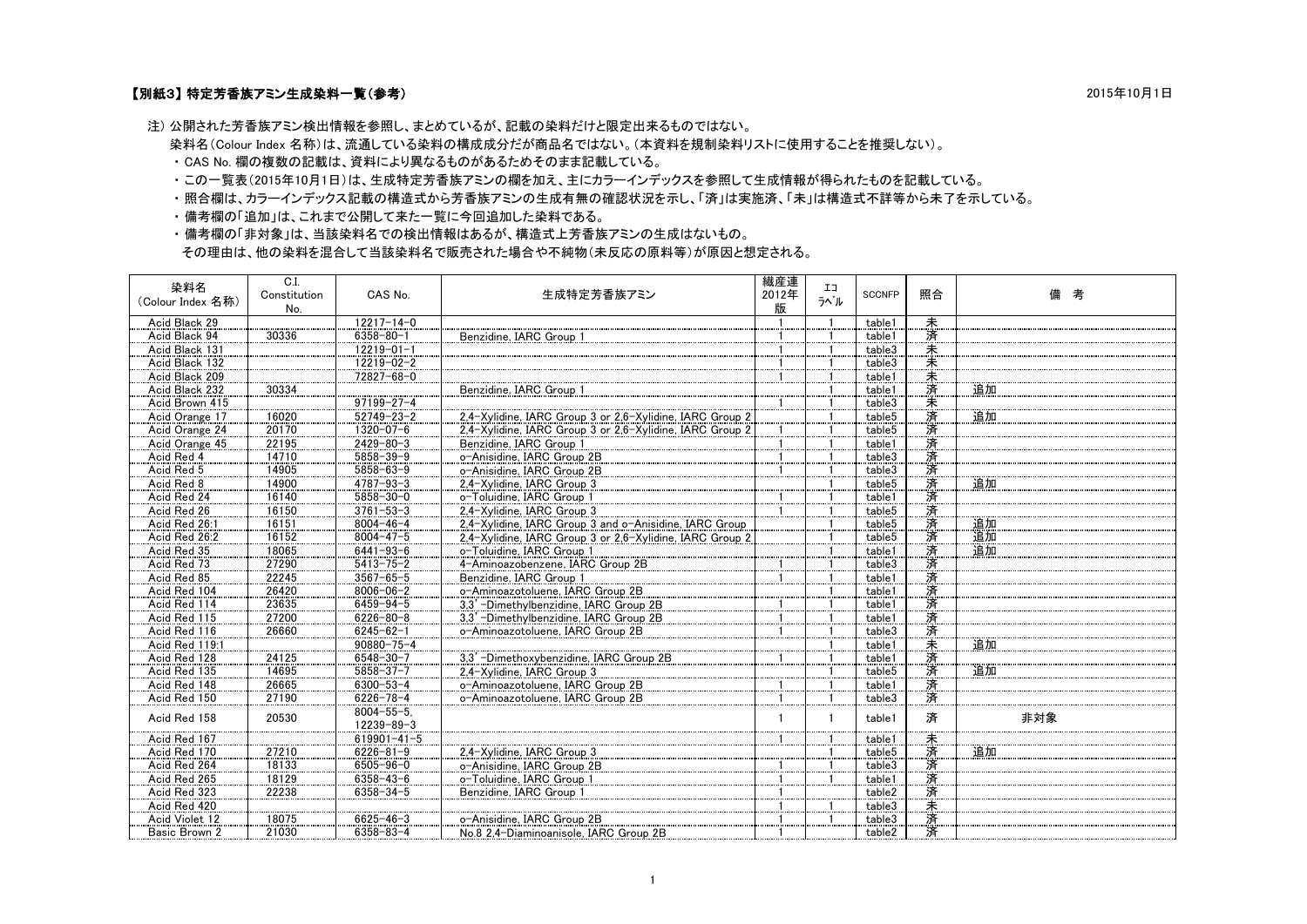| 染料名<br>(Colour Index 名称) | C.I.<br>Constitution<br>No. | CAS No.                                | 生成特定芳香族アミン                              | 繊産連<br>2012年<br>版 | IJ<br>ラベル    | <b>SCCNFP</b> | 照合     | 備 考       |
|--------------------------|-----------------------------|----------------------------------------|-----------------------------------------|-------------------|--------------|---------------|--------|-----------|
| Basic Brown 4            | 21010                       | $5421 - 66 - 9$ .<br>$8005 - 78 - 5$   | Toluylendiamine, IARC Group 2B          | $\mathbf{1}$      | $\mathbf{1}$ | table1        | 済      |           |
| Basic Orange 1           | 11320                       | $4438 - 16 - 8$                        |                                         |                   |              |               | 済      | 非対象 合成    |
| Basic Red 42             |                             | $12221 - 66 - 8$                       |                                         | $\mathbf{1}$      | $\mathbf{1}$ | table3        | 未      |           |
| Basic Red 76             | 12245                       | 68391-30-0                             | o-Anisidine, IARC Group 2B              |                   |              | table3        | 済      | 追加        |
| Basic Red 111            | 284240                      | $113741 - 92 - 7$ .<br>118658-98-3     | 4-Aminoazobenzene, IARC Group 2B        | $\mathbf{1}$      | $\mathbf{1}$ | table3        | 済      |           |
| Basic Red 114            |                             |                                        |                                         |                   |              | table3        | 未      | 追加        |
| Basic Yellow 82          |                             | 71872-38-3                             |                                         |                   |              | table3        | 未      | 追加        |
| Basic Yellow 103         |                             |                                        |                                         |                   |              | table1        | 未      | 追加        |
| Direct Black 4           | 30245                       | $2429 - 83 - 6$ .<br>25156-49-4        | Benzidine, IARC Group 1                 | 1                 | $\mathbf{1}$ | table1        | 済      |           |
| Direct Black 9           | 31565                       |                                        |                                         |                   |              |               |        | 非対象 合成    |
| Direct Black 15          | 22620                       | $6426 - 75 - 1$                        | Benzidine, IARC Group 1                 | -1                |              | table2        | 済      |           |
| Direct Black 29          | 22580                       | $3626 - 23 - 1$                        | Benzidine, IARC Group 1                 |                   |              | table1        |        |           |
| Direct Black 38          | 30235                       | $1937 - 37 - 7$                        | Benzidine, IARC Group 1                 |                   |              | table1        | 済済     |           |
| Direct Black 91          | 30400                       | $6739 - 62 - 4$                        | 3,3'-Dimethoxybenzidine, IARC Group 2B  | 1                 |              |               | 済      |           |
| Direct Black 114         |                             | 61703-05-7                             |                                         |                   |              |               | 未      |           |
| Direct Black 154         | 303865                      | $37372 - 50 - 2$ .<br>$54804 - 85 - 2$ | 3.3' -Dimethylbenzidine. IARC Group 2B  | $\mathbf{1}$      |              | table1        | 済      |           |
| Direct Blue 1            | 24410                       | $2610 - 05 - 1$ .<br>$3814 - 14 - 3$   | 3,3' -Dimethoxybenzidine, IARC Group 2B | $\mathbf{1}$      | 1            | table1        | 済      |           |
| Direct Blue 2            | 22590                       | $2429 - 73 - 4$                        | Benzidine, IARC Group 1                 | 1                 |              | table1        | 済      |           |
| Direct Blue 3            | 23705                       | $2429 - 72 - 3$                        | 3,3'-Dimethylbenzidine, IARC Group 2B   |                   |              | table1        | 済      |           |
| Direct Blue 6            | 22610                       | $2602 - 46.$<br>$2602 - 46 - 2$        | Benzidine, IARC Group 1                 | 1                 | $\mathbf{1}$ | table1        | 済      |           |
| Direct Blue 8            | 24140                       | $2429 - 71 - 2$                        | 3,3' -Dimethoxybenzidine, IARC Group 2B |                   |              | table1        | 済      |           |
| Direct Blue 9            | 24155                       | $6428 - 98 - 4$                        | 3,3' -Dimethoxybenzidine, IARC Group 2B | $\mathbf{1}$      |              | table1        | 済      |           |
| Direct Blue 10           | 24340                       | $4198 - 19 - 0$                        | 3,3' -Dimethoxybenzidine, IARC Group 2B | -1                |              | table1        | 済      |           |
| Direct Blue 14           | 23850                       | $72 - 57 - 1$                          | 3,3' -Dimethylbenzidine, IARC Group 2B  |                   |              | table1        | 済      |           |
| Direct Blue 15           | 24400                       | $2429 - 74 - 5$                        | 3.3' -Dimethoxybenzidine. IARC Group 2B |                   |              | table1        | 済      |           |
| Direct Blue 16           | 22475                       | $6426 - 66 - 0$                        | Benzidine, IARC Group 1                 |                   |              | table2        | 済      |           |
| Direct Blue 19           | 22485                       | $6426 - 68 - 2$                        | Benzidine, IARC Group 1                 |                   |              | table2        | 済      |           |
| Direct Blue 21           | 23710                       | $6420 - 09 - 3$                        | 3,3' -Dimethylbenzidine, IARC Group 2B  |                   |              | table1        | 済      | 追加        |
| Direct Blue 22           | 34280                       | $2586 - 57 - 4$                        | 3,3' -Dimethoxybenzidine, IARC Group 2B |                   |              | table1        | 済      |           |
|                          |                             | $2150 - 54 - 1$ .                      |                                         |                   |              |               |        |           |
| Direct Blue 25           | 23790                       | $25180 - 27 - 2$                       | 3.3' -Dimethylbenzidine. IARC Group 2B  | $\mathbf{1}$      | $\mathbf{1}$ | table1        | 済<br>済 |           |
| Direct Blue 26           | 31930                       | $7082 - 31 - 7$                        | 3.3' -Dimethylbenzidine. IARC Group 2B  | $\overline{1}$    |              | table2        |        |           |
| Direct Blue 35           | 24145                       | $6473 - 33 - 2$                        | 3,3' -Dimethoxybenzidine, IARC Group 2B |                   |              | table1        | 済      |           |
| Direct Blue 48           | 22565                       | $6459 - 89 - 8$                        | Benzidine, IARC Group 1                 | $\mathbf{1}$      |              | table2        | 済      |           |
| Direct Blue 49           | 22540                       | $6426 - 73 - 9$                        | Benzidine, IARC Group 1                 |                   |              | table2        | 済      |           |
| Direct Blue 53           | 23860                       | $314 - 13 - 6$                         | 3,3' -Dimethylbenzidine, IARC Group 2B  |                   |              | table2        | 済済     |           |
| Direct Blue 58           | 22490                       | $6426 - 69 - 3$                        | Benzidine, IARC Group 1                 | 1                 |              | table2        |        |           |
| Direct Blue 64           | 22595                       | $6426 - 74 - 0$                        | Benzidine, IARC Group 1                 |                   |              | table2        | 済      |           |
| Direct Blue 76           | 24411                       | $16143 - 79 - 6$                       | 3,3' -Dimethoxybenzidine, IARC Group 2B | 1                 |              |               | 済      |           |
| Direct Blue 80           | 24315                       | $12222 - 00 - 3$                       | 3.3' -Dimethoxybenzidine. IARC Group 2B |                   |              |               | 済      |           |
| Direct Blue 90           | 231560                      | 12217-56-0                             |                                         |                   |              |               | 済      | 非対象       |
| Direct Blue 98           | 23155                       | $6656 - 03 - 7$                        |                                         | $\overline{1}$    |              |               | 済      | 非対象       |
| Direct Blue 100          |                             | $61814 - 75 - 3$                       |                                         | $\mathbf{1}$      |              |               | 未済     |           |
| Direct Blue 116          | 27980                       | $6227 - 23 - 2$                        |                                         |                   |              | table5        |        | 非対象<br>追加 |
| Direct Blue 151          | 24175                       | $6449 - 35 - 0$<br>110735-25-6         | 3,3' -Dimethoxybenzidine, IARC Group 2B |                   |              | table1        | 済      |           |
| Direct Blue 156          |                             | 61724-73-0                             |                                         |                   |              |               | 未      |           |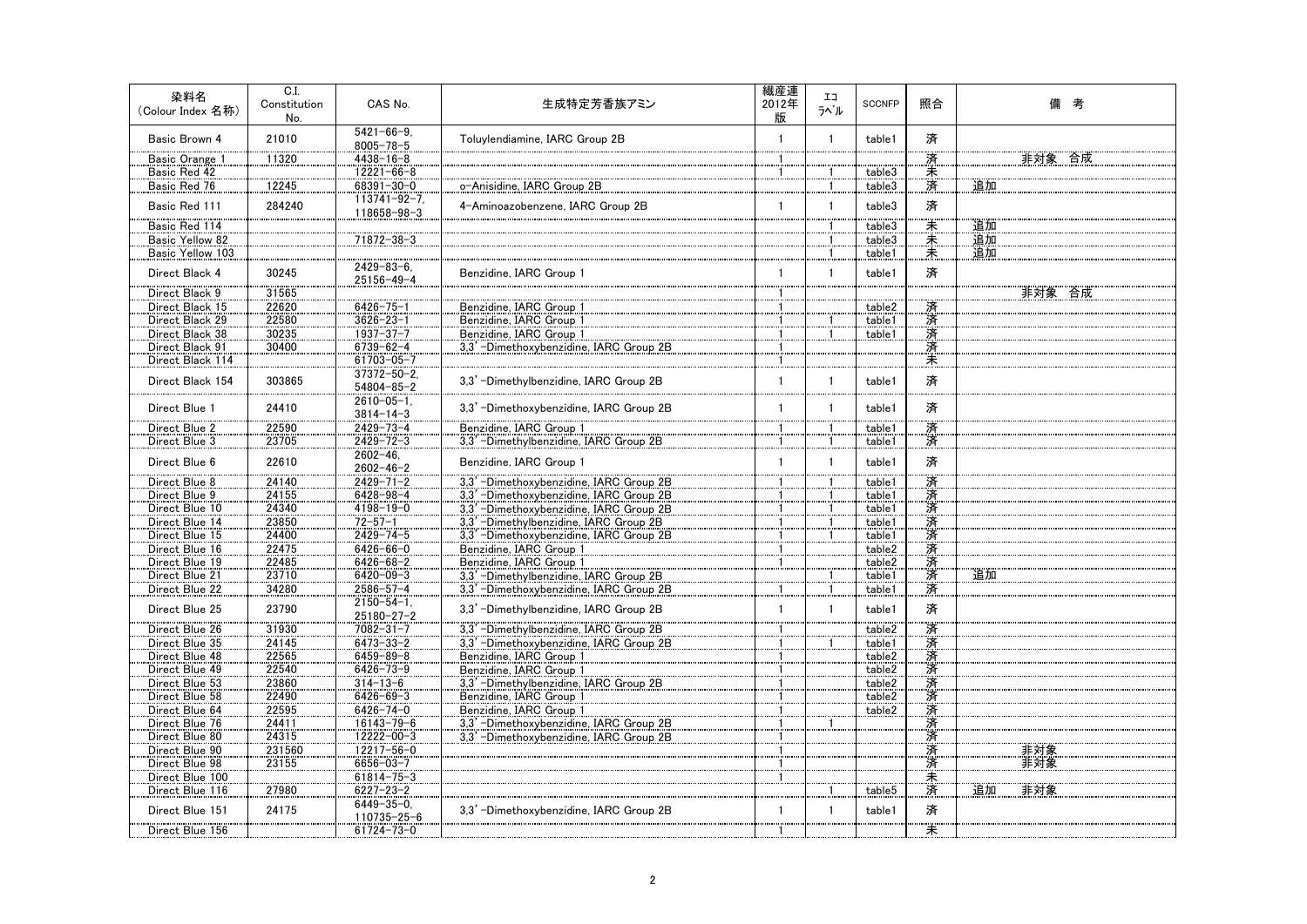| 染料名<br>(Colour Index 名称)             | C.I.<br>Constitution | CAS No.                            | 生成特定芳香族アミン                                         | 繊産連<br>2012年   | IJ<br>ラベル    | <b>SCCNFP</b> | 照合     | 備 考       |
|--------------------------------------|----------------------|------------------------------------|----------------------------------------------------|----------------|--------------|---------------|--------|-----------|
|                                      | No.                  |                                    |                                                    | 版              |              |               |        |           |
| Direct Blue 160                      |                      | $12222 - 02 - 5$                   |                                                    |                |              | table1        | 耒      |           |
| Direct Blue 173                      |                      | 12235-72-2                         |                                                    | $\mathbf{1}$   |              | table1        | 未<br>済 |           |
| Direct Blue 177                      | 22625                | $6426 - 76 - 2$                    | Benzidine, IARC Group 1                            | $\mathbf{1}$   |              | table2        |        |           |
| Direct Blue 191                      |                      | 61373-80-6                         |                                                    |                |              |               | $\ast$ |           |
| Direct Blue 192                      |                      | 159202-76-3                        |                                                    |                |              | table1        |        |           |
| Direct Blue 201                      | 51300                | 60800-55-7                         |                                                    | $\mathbf{1}$   |              | table1        |        | 非対象       |
| Direct Blue 215                      | 24415                | $6771 - 80 - 5$<br>$6771 - 80 - 8$ | 3,3'-Dimethoxybenzidine, IARC Group 2B             | $\mathbf{1}$   | $\mathbf{1}$ | table1        | 済      |           |
| Direct Blue 218                      | 24401                | 28407-37-6                         | 3,3' -Dimethoxybenzidine, IARC Group 2B            |                |              |               | 済      |           |
| Direct Blue 224                      |                      | 71838-46-5                         |                                                    |                |              |               | 未      |           |
| Direct Blue 230                      | 22455                | $6527 - 65 - 7$                    | Benzidine, IARC Group 1                            | -1             |              | table2        | 済      |           |
| Direct Blue 295                      | 23820                | $6420 - 22 - 0$                    | 3,3' -Dimethylbenzidine, IARC Group 2B             | $\overline{1}$ |              | table1        | 済済     |           |
| Direct Blue 306                      | 24203                |                                    | 3,3' -Dimethoxybenzidine, IARC Group 2B            |                |              | table1        |        | 追加        |
| Direct Brown 1                       | 30045                | $3811 - 71 - 0$                    | Benzidine, IARC Group 1                            |                |              | table1        | 済      |           |
| Direct Brown 1:2                     | 30110                | 2586-58-5                          | Benzidine, IARC Group 1                            | $\mathbf{1}$   |              | table1        | 済      |           |
| Direct Brown 2                       | 22311                | $2429 - 82 - 5$ .<br>25255-06-5    | Benzidine, IARC Group 1                            | $\mathbf{1}$   | $\mathbf{1}$ | table1        | 済      |           |
| Direct Brown 6                       | 30140                | $2893 - 80 - 3$ .<br>25180-39-6    | Benzidine, IARC Group 1                            | $\mathbf{1}$   | $\mathbf{1}$ | table1        | 済      |           |
| Direct Brown 25                      | 36030                | $33363 - 87 - 0$                   | Benzidine, IARC Group 1                            | 1              |              | table1        | 済      |           |
| Direct Brown 27                      | 31725                | $6360 - 29 - 8$<br>$6360 - 59 - 8$ | Benzidine, IARC Group 1                            | $\mathbf{1}$   | $\mathbf{1}$ | table1        | 済      |           |
|                                      |                      | $2429 - 81 - 4$ .                  |                                                    |                |              |               |        |           |
| Direct Brown 31                      | 35660                | $25180 - 41 - 0$                   | Benzidine, IARC Group 1                            | 1              | $\mathbf{1}$ | table1        | 済      |           |
| Direct Brown 33                      | 35520                | $1324 - 87 - 4$                    | Benzidine, IARC Group 1                            |                |              | table1        | 済      |           |
| Direct Brown 51                      | 31710                | $4623 - 91 - 0$                    | Benzidine, IARC Group 1                            | -1             |              | table1        | 済      |           |
| Direct Brown 56                      | 22040                | $6486 - 31 - 3$                    | Benzidine, IARC Group 1                            |                |              | table2        | 済済     |           |
| Direct Brown 58                      | 22340                | $6426 - 59 - 1$                    | Benzidine, IARC Group 1                            |                |              | table2        |        |           |
| Direct Brown 59                      | 22345                | $6247 - 51 - 4$                    | Benzidine, IARC Group 1                            | 1              |              | table1        | 済      |           |
| Direct Brown 60                      | 22325                | $6426 - 57 - 9$                    | Benzidine, IARC Group 1                            | $\mathbf{1}$   |              | table2        | 済      |           |
| Direct Brown 74                      | 36300                | $8014 - 91 - 3$                    | Benzidine, IARC Group 1                            | $\overline{1}$ |              | table1        | 済      |           |
| Direct Brown 79                      | 30050                | $6483 - 77 - 8$                    | Benzidine, IARC Group 1                            | -1             |              | table1        | 済      |           |
| Direct Brown 86                      | 22030                | $6486 - 30 - 2$                    | Benzidine, IARC Group 1                            | $\mathbf{1}$   |              | table2        | 済      |           |
| Direct Brown 95                      | 30145                | $16071 - 86 - 6$                   | Benzidine, IARC Group 1                            | $\mathbf{1}$   |              | table1        | 済      |           |
| Direct Brown 101                     | 31740                | $3626 - 29 - 7$                    | Benzidine, IARC Group 1                            | 1              |              | table1        | 済      |           |
| Direct Brown 111<br>Direct Brown 154 | 30120                | 12222-20-7<br>$6360 - 54 - 9$      |                                                    |                |              |               | 未済     |           |
| Direct Brown 165                     | 22045                | $6486 - 32 - 4$                    | Benzidine, IARC Group 1<br>Benzidine, IARC Group 1 | 1              |              | table1        |        |           |
| Direct Brown 200                     |                      | 12222-26-3                         |                                                    | $\mathbf{1}$   |              |               | 済      |           |
| Direct Brown 222                     | 30368                | $64743 - 15 - 3$                   | 3,3' -Dimethylbenzidine, IARC Group 2B             | $\mathbf{1}$   |              | table1        | 未<br>済 |           |
| Direct Brown 223                     |                      | 76930-14-8                         |                                                    |                |              | table1        |        | 追加<br>非対象 |
| Direct Brown 230                     |                      |                                    |                                                    |                |              |               | 未<br>未 |           |
| Direct Green 1                       | 30280                | $3626 - 28 - 6$                    | Benzidine, IARC Group 1                            | $\mathbf{1}$   |              | table1        | 済      |           |
| Direct Green 6                       | 30295                | $4335 - 09 - 5$                    | Benzidine, IARC Group 1                            | 1              |              | table1        | 済      |           |
|                                      |                      | $5422 - 17 - 3$                    |                                                    |                |              |               |        |           |
| Direct Green 8                       | 30315                | $25180 - 47 - 6$                   | Benzidine, IARC Group 1                            | $\mathbf{1}$   | 1            | table1        | 済      |           |
| Direct Green 8:1                     |                      | 76012-70-9                         |                                                    | $\mathbf{1}$   |              | table1        | 未      |           |
| Direct Green 21                      |                      | $8003 - 52 - 9$                    | Benzidine, IARC Group 1                            |                |              | table2        | 済      |           |
| Direct Green 21:1                    |                      |                                    |                                                    |                |              | table2        | 未      | 追加        |
| Direct Green 60                      | 22315                | $6426 - 56 - 8$                    | Benzidine, IARC Group 1                            |                |              | table2        | 済      |           |
| Direct Green 85                      | 30387                | 72390-60-4                         | 3,3' -Dimethylbenzidine, IARC Group 2B             |                |              | table1        | 済      |           |
| Direct Orange 1                      | 22430                | $6459 - 87 - 6$                    | Benzidine, IARC Group 1                            |                |              | table2        | 済      |           |
| Direct Orange 2                      | 22380                | $8005 - 97 - 8$                    | Benzidine, IARC Group 1                            |                |              | table2        | 済      |           |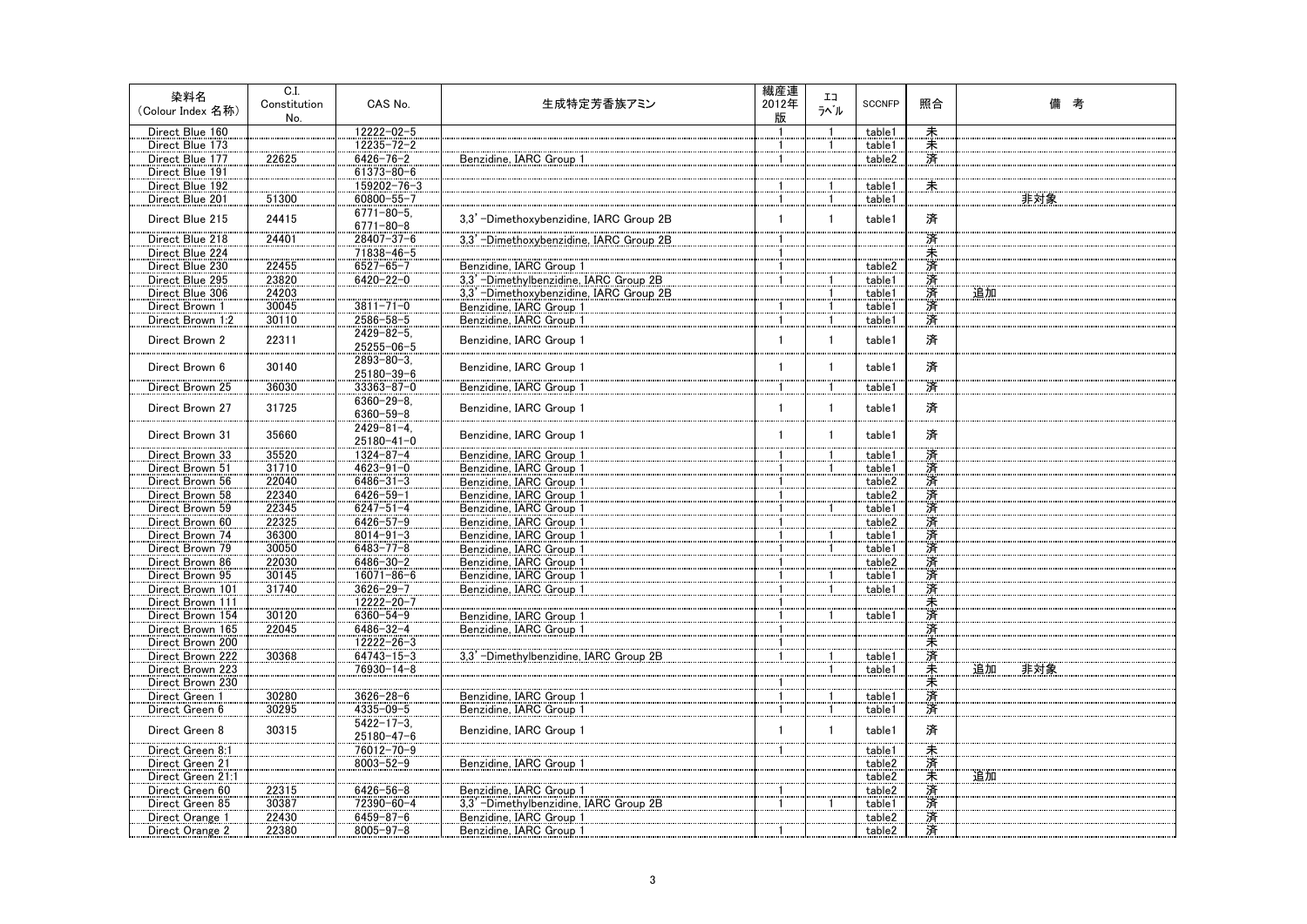| 染料名<br>(Colour Index 名称)       | C.I.<br>Constitution<br>No. | CAS No.                               | 生成特定芳香族アミン                                                          | 繊産連<br>2012年<br>版 | IJ<br>ラベル    | <b>SCCNFP</b>    | 照合 | 備 考 |
|--------------------------------|-----------------------------|---------------------------------------|---------------------------------------------------------------------|-------------------|--------------|------------------|----|-----|
| Direct Orange 6                | 23375                       | $6637 - 88 - 3$                       | 3,3' -Dimethylbenzidine, IARC Group 2B                              |                   |              | table1           | 済  |     |
| Direct Orange 7                | 23380                       | $2868 - 76 - 0$                       | 3,3' -Dimethylbenzidine, IARC Group 2B                              | -1                |              | table1           | 済  |     |
| Direct Orange 8                | 22130                       | $2429 - 79 - 0$<br>64083-59-6         | Benzidine, IARC Group 1                                             | $\mathbf{1}$      | $\mathbf{1}$ | table1           | 済  |     |
| Direct Orange 10               | 23370                       | $6405 - 94 - 3$                       | 3.3' -Dimethylbenzidine. IARC Group 2B                              |                   |              | table1           | 済済 |     |
| Direct Orange 25               | 22135                       | $6486 - 43 - 7$                       | Benzidine, IARC Group 1                                             |                   |              | table2           |    |     |
| Direct Orange 33               | 22385                       |                                       | Benzidine, IARC Group 1                                             |                   |              | table2           | 済  |     |
| Direct Orange 72               | 29058                       | $12217 - 64 - 0$                      |                                                                     | -1                |              |                  | 済  | 非対象 |
| Direct Orange 101              | 22190                       | $6528 - 39 - 8$                       | Benzidine, IARC Group 1                                             |                   |              | table2           | 済  |     |
| Direct Orange 108              | 29173                       | $6358 - 79 - 8$                       | o-Toluidine, IARC Group 1                                           |                   |              | table1           | 済  |     |
| Direct Red 1                   | 22310                       | $2429 - 84 - 7$ .<br>$25188 - 24 - 3$ | Benzidine, IARC Group 1                                             | 1                 | $\mathbf{1}$ | table1           | 済  |     |
| Direct Red 2                   | 23500                       | $992 - 59 - 6$                        | 3,3' -Dimethylbenzidine, IARC Group 2B                              | $\overline{1}$    |              | table1           | 済  |     |
| Direct Red 7                   | 24100                       | $2868 - 75 - 9$                       | 3,3' -Dimethoxybenzidine, IARC Group 2B                             | -1                |              | table1           | 済  |     |
| Direct Red 10                  | 22145                       | $2429 - 70 - 1$ .<br>25188-29-8       | Benzidine, IARC Group 1                                             | $\mathbf{1}$      | $\mathbf{1}$ | table1           | 済  |     |
| Direct Red 13                  | 22155                       | $1937 - 35 - 5$<br>25188-30-1         | Benzidine, IARC Group 1                                             | 1                 | $\mathbf{1}$ | table1           | 済  |     |
| Direct Red 17                  | 22150                       | $2769 - 07 - 5$                       | Benzidine, IARC Group 1                                             | 1                 |              | table1           | 済  |     |
| Direct Red 18                  | 22280                       | $6548 - 26 - 1$                       | Benzidine, IARC Group 1                                             | -1                |              | table2           | 済  |     |
| Direct Red 21                  | 23560                       | $1645 - 78 - 9$<br>$6406 - 01 - 5$    | 3,3' -Dimethylbenzidine, IARC Group 2B                              | $\mathbf{1}$      | $\mathbf{1}$ | table1           | 済  |     |
| Direct Red 22                  | 23565                       | $6448 - 80 - 2$                       | 3.3' -Dimethylbenzidine. IARC Group 2B                              |                   |              | table1           | 済  |     |
| Direct Red 24                  | 29185                       | $6420 - 44 - 6$                       | o-Anisidine, IARC Group 2B                                          |                   |              | table3           |    |     |
| Direct Red 26                  | 29190                       | $3687 - 80 - 7$                       | o-Anisidine, IARC Group 2B                                          |                   |              | table3           | 済済 |     |
| Direct Red 28                  | 22120                       | $573 - 58 - 0$                        | Benzidine, IARC Group 1                                             | -1                |              | table1           | 済  |     |
| Direct Red 29                  | 22305                       | $6426 - 54 - 6$                       | Benzidine, IARC Group 1                                             |                   |              | table2           | 済  |     |
| Direct Red 33                  | 22306                       | $6253 - 15 - 2$                       | Benzidine, IARC Group 1                                             |                   |              | table2           |    |     |
| Direct Red 37                  | 22240                       | $3530 - 19 - 6$                       | Benzidine, IARC Group 1                                             |                   |              | table1           | 済済 |     |
| Direct Red 39                  | 23630                       | $6358 - 29 - 8$                       | 3.3' -Dimethylbenzidine, IARC Group 2B                              |                   |              | table1           | 済  |     |
| Direct Red 42                  | 22180                       | $6548 - 39 - 6$                       | Benzidine, IARC Group 1                                             | $\mathbf{1}$      |              | table2           | 済  |     |
| Direct Red 43                  | 22205                       | $6486 - 50 - 6$                       | Benzidine, IARC Group 1                                             | -1                |              | table2           | 済  |     |
| Direct Red 44                  | 22500                       | $6548 - 29 - 4$                       | Benzidine, IARC Group 1                                             |                   |              | table1           | 済  |     |
| Direct Red 46                  | 23050                       | $2302 - 97 - 8$                       | No.10 3.3' -Dichlorobenzidine. IARC Group 2B                        | 1                 |              | table1           |    |     |
| Direct Red 52                  | 22290                       | $6797 - 93 - 9$                       | Benzidine, IARC Group 1                                             | 1                 |              | table2           | 済済 |     |
| Direct Red 59                  | 22420                       | $6655 - 94 - 3$                       | Benzidine, IARC Group 1                                             |                   |              | table2           | 済  |     |
| Direct Red 60                  | 22200                       | $6486 - 49 - 3$                       | Benzidine, IARC Group 1                                             | 1                 |              | table2           | 済済 |     |
| Direct Red 62<br>Direct Red 67 | 29175<br>23505              | $6420 - 43 - 5$<br>6598-56-7          | o-Toluidine, IARC Group 1<br>3,3' -Dimethylbenzidine, IARC Group 2B |                   |              | table1<br>table1 | 済  |     |
| Direct Red 72                  | 29200                       | $8005 - 64 - 9$                       | o-Toluidine, IARC Group 1 and o-Anisidine, IARC Group               | $\mathbf{1}$      |              | table3           | 済  |     |
| Direct Red 74                  | 22170                       | $8003 - 75 - 6$                       | Benzidine, IARC Group 1                                             |                   |              | table2           | 済  |     |
| Direct Red 88                  | 22360                       | $6459 - 86 - 5$                       | Benzidine, IARC Group 1                                             |                   |              | table2           | 済  |     |
| Direct Red 126                 | 17785                       | $6369 - 36 - 4$                       | 2,4-Xylidine, IARC Group 3                                          |                   |              | table5           | 済  | 追加  |
| Direct Red 168                 | 19575                       | $6404 - 53 - 1$                       | 2,4-Xylidine, IARC Group 3                                          |                   |              | table5           | 済  | 追加  |
| Direct Red 216                 | 17815                       | $8004 - 49 - 7$                       | 2.4-Xylidine, IARC Group 3 or 2.6-Xylidine, IARC Group 2            |                   |              | table5           | 済  | 追加  |
| Direct Red 264                 | 29187                       |                                       | 2,4-Xylidine, IARC Group 3                                          |                   |              | table5           | 済  | 追加  |
| Direct Violet 1                | 22570                       | $2586 - 60 - 9$ .<br>25188-44-7       | Benzidine, IARC Group 1                                             | 1                 | $\mathbf{1}$ | table1           | 済  |     |
| Direct Violet 3                | 22445                       | $6507 - 83 - 1$                       | Benzidine, IARC Group 1                                             | 1                 |              | table2           | 済  |     |
| Direct Violet 4                | 22555                       | $6472 - 95 - 3$                       | Benzidine, IARC Group 1                                             |                   |              | table1           | 済  |     |
| Direct Violet 9                | 27885                       | $6227 - 14 - 1$                       |                                                                     |                   |              |                  | 済  | 非対象 |
| Direct Violet 12               | 22550                       | $2429 - 75 - 6$                       | Benzidine, IARC Group 1                                             | $\mathbf{1}$      |              | table1           | 済  |     |
| Direct Violet 13               | 24080                       | 13478-92-7                            | 3,3' -Dimethoxybenzidine, IARC Group 2B                             |                   |              | table 1          | 済  | 追加  |